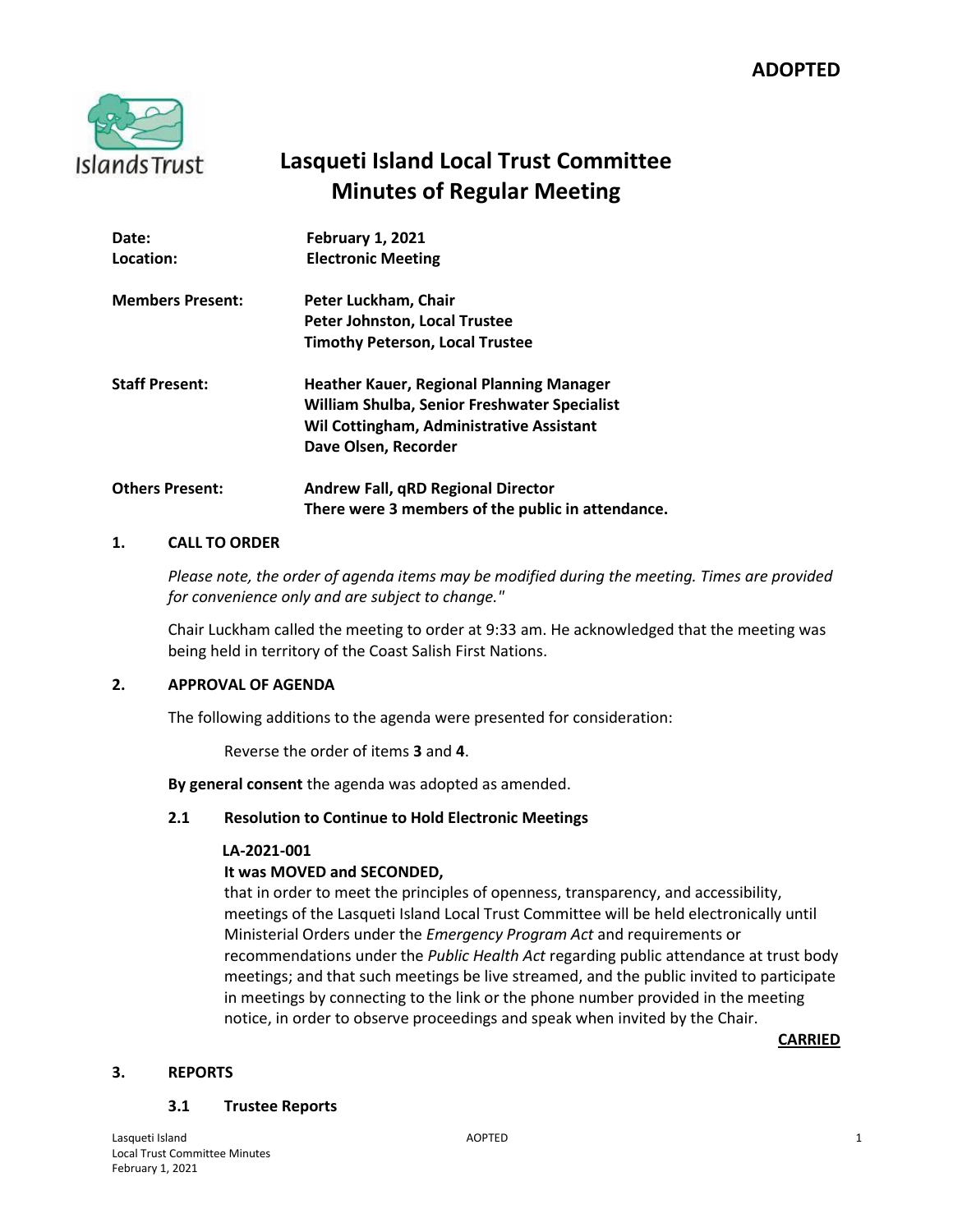Trustee Johnston reported:

- Attendees at the last Local Trust Committee (LTC) meeting informed him that they were unable to participate in the Town Hall despite a desire to do so.
- The Lasqueti archaeology project met last night with 13 or 14 participants, representing seven First Nations.
- The qathet Regional District (qRD) is mapping the shoreline in preparation for sea level rise. He wishes to locate potential public accesses, dock locations and other foreshore uses.
- He received a flurry of emails regarding the status of sheep in the Official Community Plan (OCP).

Trustee Peterson reported that he also received a lot of calls and emails regarding feral sheep in the OCP.

# **3.2 Chair's Report**

Chair Luckham reported:

- The last Trust Council (TC) took place in December 2020.
- The initial draft of the next Islands Trust (IT) budget was reviewed.
- TC continued the IT policy statement work.
- TC decided to seek an external review of how it manages their planning services.

# **3.3 Electoral Area Director's Report**

Director Fall reported:

- A Joint meeting between the IT and the qRD was held in December 2020.
- The qRD Board is in the middle of budget consultations.
- That he will hold a Town Hall meeting via zoom in February.
- The qRD is undertaking coastal flood risk mapping on Lasqueti. One idea is to develop, over time, a community values shoreline map.
- At the December 21, 2020 meeting, the qRD Board adopted Option C for Lasqueti Emergency dispatch services.

Director Fall also requested that the relevant Forest Conservation information from today's agenda package be sent to the qRD Board to support their goal to develop more park land.

## **LA-2021-002**

## **It was MOVED and SECONDED**

that the Local Trust Committee request staff to forward the Forest Conservation information to the qRD Board and other relevant materials.

**CARRIED**

## **4. TOWN HALL**

There were no speakers.

## **5. MINUTES**

# **5.1 Local Trust Committee Special Meeting Minutes dated September 17, 2020 - for adoption**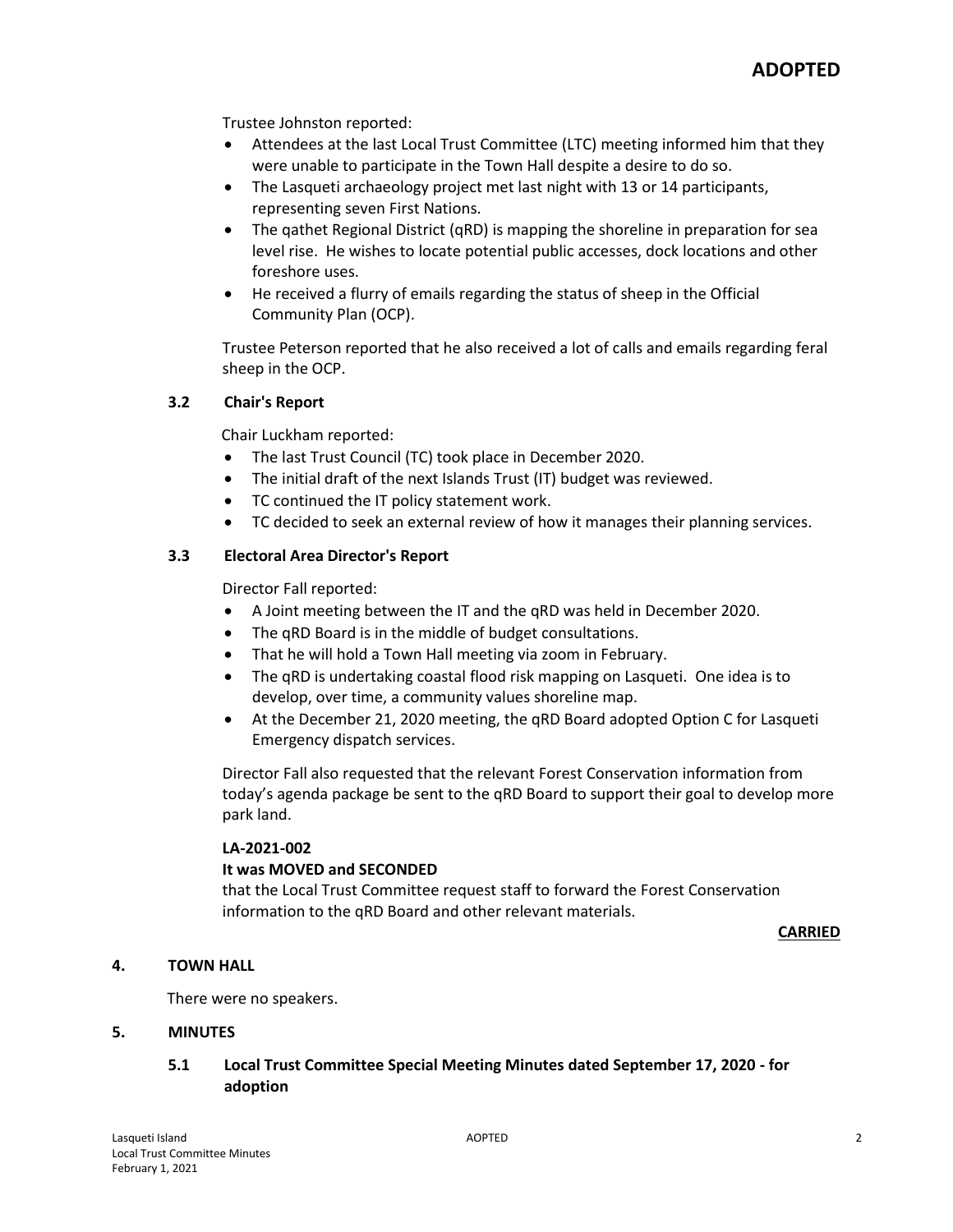The following amendments to the minutes were presented for consideration:

- That the number of people attending change from 14 to 20.
- That the word "unceded" be removed from the first paragraph under **1. CALL TO ORDER**.

**By general consent** the minutes of September 17, 2020 were adopted as amended.

# **5.2 Local Trust Committee Special Meeting Minutes dated September 18, 2020 - for adoption**

**By general consent** the minutes of September 18, 2020 were adopted.

# **5.3 Local Trust Committee Minutes dated October 5, 2020 - for adoption**

The following amendments to the minutes were presented for consideration:

11.2 Second bullet, change "now only LTCs can remove properties" to "now only LTCs can apply to remove properties".

**By general consent** the minutes of October 5, 2020 were adopted as amended.

Discussion ensued regarding log dumps and the Chair noted how detrimental they are to the marine environment.

## **LA-2021-003**

# **It was MOVED and SECONDED**

that the Local Trust Committee request staff to research the current Provincial requirements for log dumps and provide a staff report.

## **CARRIED**

**5.4 Section 26 Resolutions-Without-Meeting Report dated January 18, 2021**

Received.

# **5.5 Advisory Planning Commission Minutes - none**

# **6. BUSINESS ARISING FROM MINUTES**

## **6.1 Follow-up Action List dated January 21, 2021**

Discussion ensued on the following items:

- September 30, 2019 Activity 1: Trustee Johnston could not locate the results of this. o Heather will look up and send copy to trustees.
- October 28, 2019, Activity 1: Trustee Johnston asked how many hours have been accrued to this project by staff.
- October 28, 2019, Activity 2: this was determined to be in the OCP Project Charter for a later phase.

## **7. APPLICATIONS AND REFERRALS - none**

## **8. LOCAL TRUST COMMITTEE PROJECTS**

# **8.1 Official Community Plan (OCP) Project Status Update – Memorandum**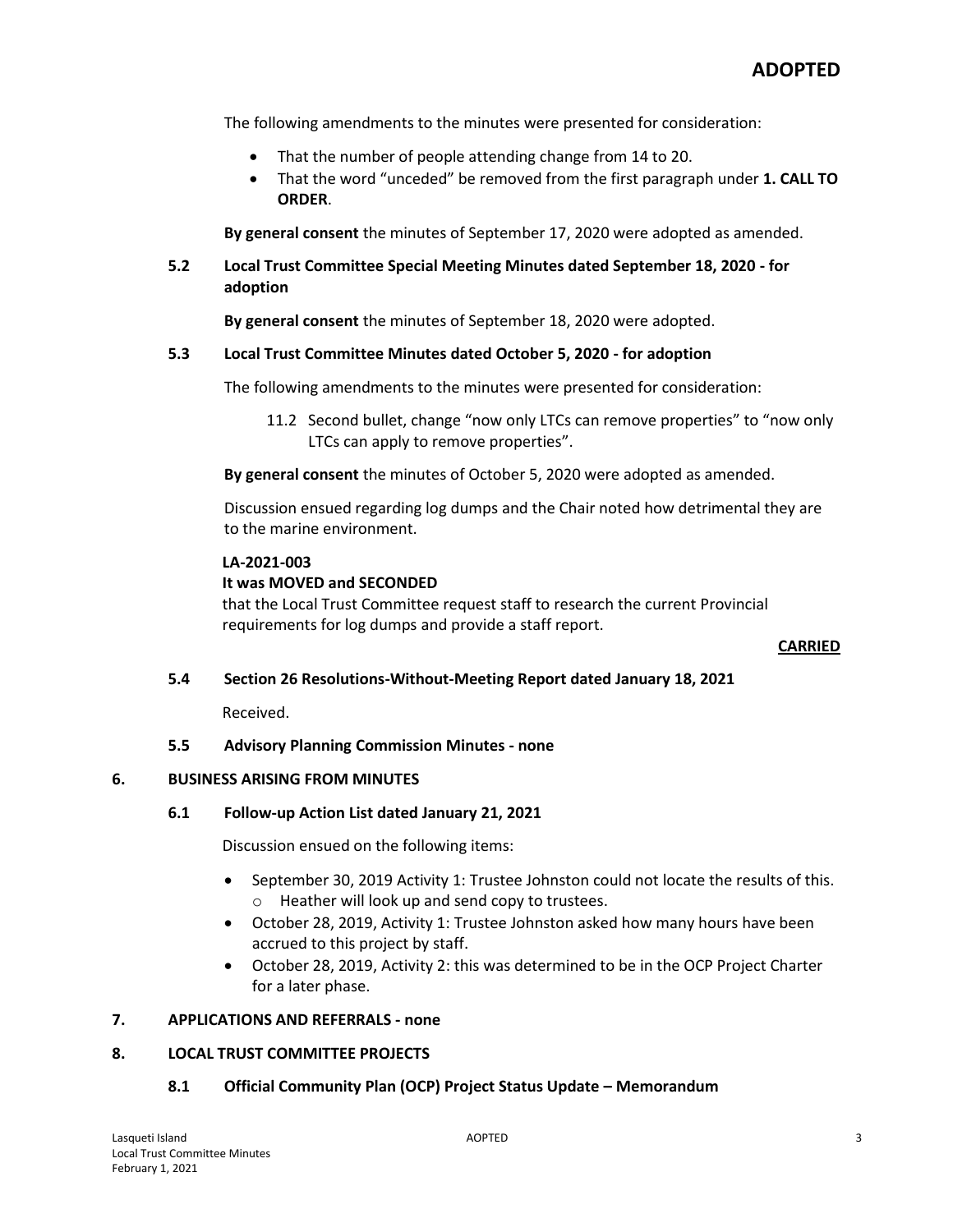Staff provided an update by noting:

- That we are currently in the referral period, which was extended at the request of the qRD.
- Several comments have been received from the public.
- It is anticipated that a staff report will be available for the next meeting, including recommendations for amending the First Reading Draft.
- Trustees may also bring their own amendments to the next meeting.
- After Second Reading, a Community Information Meeting (CIM) is usually held.
- Most comments from the public are about feral sheep; because the OCP is a land use document, it is recommended not to spend a lot of time to get these policies accurate.
- Staff have asked the Province to advise how much of s.473 of the *Local Government Act* needs to be included in the revised OCP.
- For instance, if the OCP does not address housing generally, then it is not required to include it.
- A lot of current policies are aspirational, not measurable goals. Within your right as a community, but it's a matter of opinion and choice. The measurable part of the document is the Land Use Bylaw (LUB).

Trustees noted that:

- There is not a clear community consensus to change the existing wording regarding feral sheep; light editing or leaving existing policies as is may be the best way forward.
- There are broad concerns about how it reads now.
- It's okay that our OCP may not look like our neighbour's OCP; this revision is coming before more standardization is implemented across the Trust area.
- Advocacy Policies are outside our mandate but the OCP is the only place that they can be addressed by the LTC.

The Chair noted that:

- He agreed with staff's opinion about the aspirational aspect of the OCP. One could recognize that the sheep exist without implying that anything should or should not be done since that is outside of our jurisdiction.
- In the context of the regional planning alignment, it may not be picked up in the Regional process. Some of the preambles could be included at a later date.
- Despite agreement on sheep being outside of the LTC's mandate, the preservation and protection of the environment is a primary objective of the Islands Trust.
- There is room for us to say what the Community thinks.

Staff noted that on other islands, Trustees send their recommended edits to staff for inclusion in future drafts and that staff will circulate the OCP Draft in Word format to the Trustees.

# **8.2 Pete's Lake Water Project - verbal update**

Staff began the discussion and the following was noted:

 That the Regional Planning Committee is moving forward with the Freshwater Sustainability Project and will be receiving supporting grant money soon.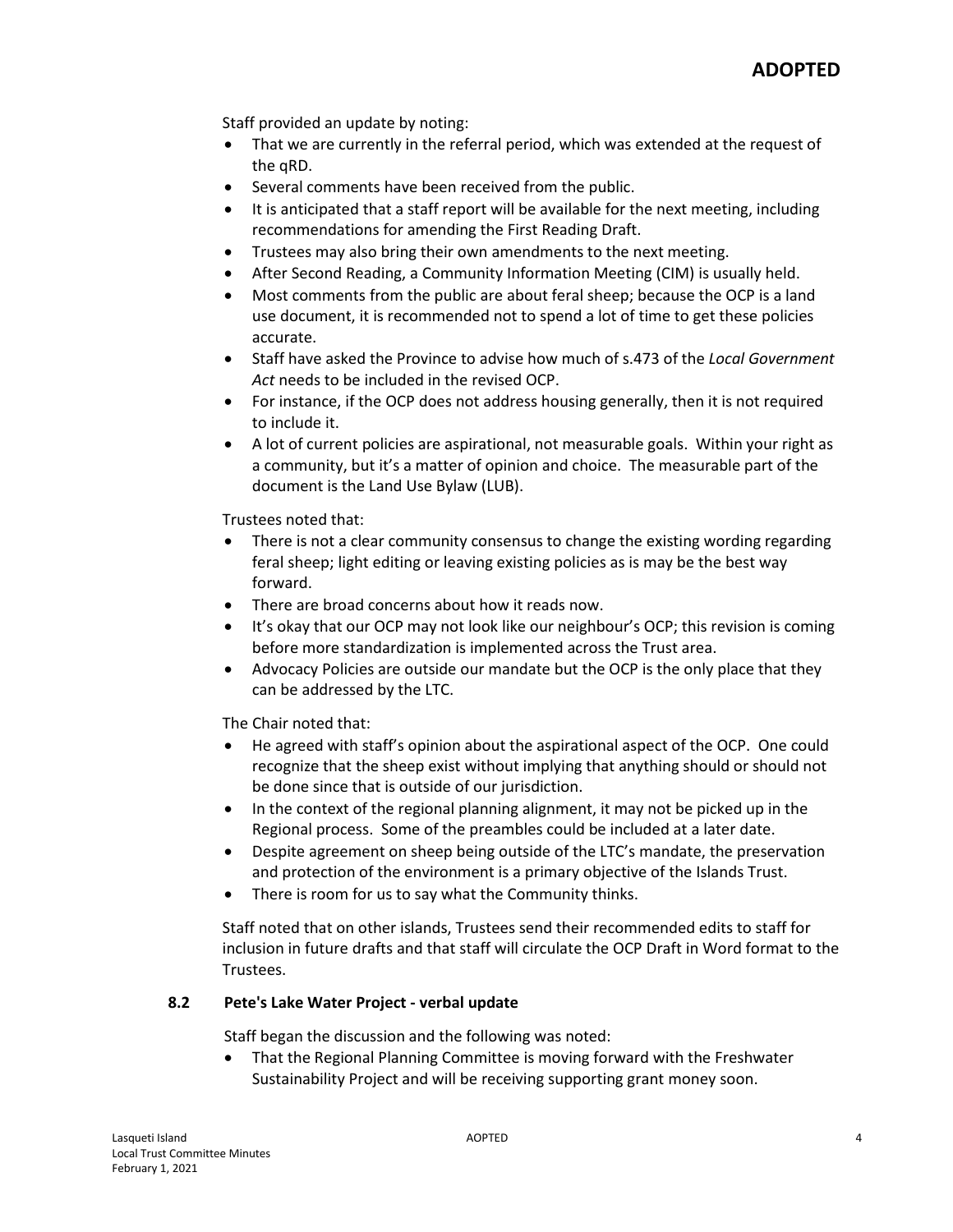- Pete's Lake Water Users Society (PLWUS) is one of the first implementation projects for this funding.
- A \$25,000 grant was requested for the PLWUS with possible matching funds from another grant.
- The interviews and investigation related to the first phase of the project has been completed and will be packaged by identifying the areas and directions needed to satisfy Island Health's requirements.
- Staff will be reporting back at the next meeting with an updated Project Charter and staff report.

Trustee Johnston asked whether the PLWUS project would benefit the whole island.

Staff responded and the following was noted:

- Pete's Lake Water serves essential services on the island.
- Currently, the alternative water supply for services downtown is not identified.
- The project could potentially identify a backup water supply option for the rest of the Community from Pete's Lake.
- This project is also a governance issue.
- Lasqueti is most likely the most remote Islands Trust area.
- The Boil Water Advisory is not a long-term solution and generates fatigue.
- If there's a better idea to using water not from Pete's Lake, staff is very interested in hearing about it.
- Many pragmatic residents have looked at other options already, with a slow sand filter being researched right now.
- One water sample can cost \$200.
- Hornby Water Stewardship has access to testing for \$10 per sample.
- Do not see the fairness in the school having a permit with older technology.
- This project could be seen as a pilot in showing how the Islands Trust can develop other projects in the Trust Area.
- First grant needs to be spent by December 2021; matching grant funds have a time limit of 2-3 years.

## **Proof of Water Discussion**

Staff initiated the discussion and the following was noted:

- On Salt Spring Island, staff have worked on proof of water.
- Subdivisions need to be approved by the Ministry of Transportation and Infrastructure (MOTI), which has allowed Islands Trust to develop land use processes, one of which is Proof of Water. MOTI will discern if the proof of water exists, but they allow that determination to happen at the LTC level. The MOTI goalposts may change and IT is not privy to that change.
- The LTC has the power to regulate proof of water or they can give that power away.
- Salt Spring has restricted subdivision based on dug wells. It can be prescriptive as well; if there is a technical assessment needed and a level of standardization, you do not need a costly engineer, a registered plumber can do the work under direct supervision so that the professional does not need to travel to the island.
- Some advantages in having proof of water in the LUB. It is a powerful tool that can consider the unique amenities of each island.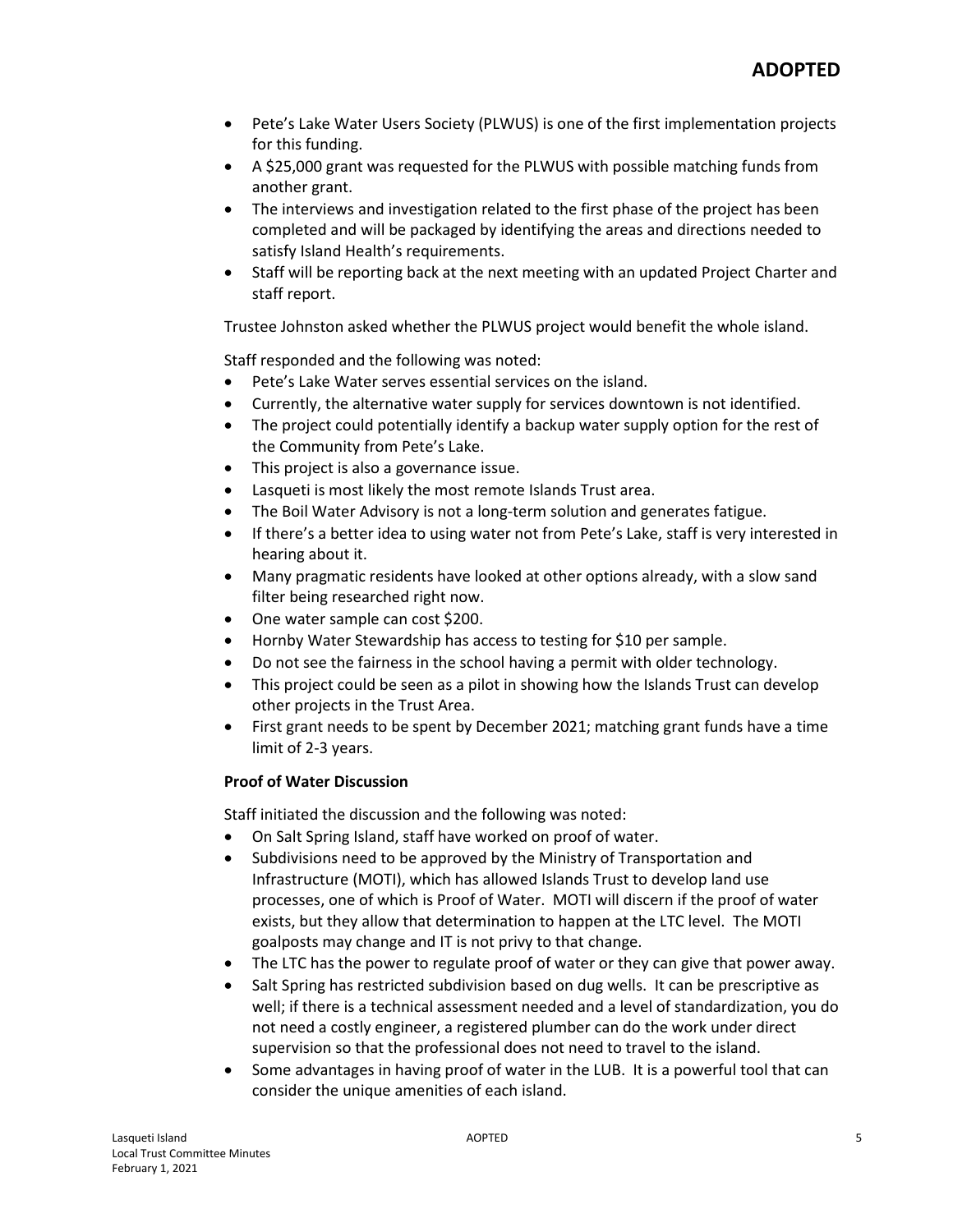We have a legal opinion; Trustees and Staff are not legally responsible for loss of property value. The responsibility would lie with the professional that does the proof of water report.

Trustee Peterson asked how feasible it would be to designate water zones for different parts of the island.

Staff responded that subdivision regulations are in a later phase of the OCP Project, which may synch up with the freshwater project.

## **The Chair recessed the meeting at 11:53am and reconvened the meeting at 12:18pm.**

Staff reiterated that different water zones were a possibility for the island and that a watershed approach could be a way to do that.

Discussion continued and the following was noted:

- Fresh water is a unique amenity in Islands Trust areas. There could be model bylaws for proof of water.
- A construction company has run a regional district designed system on Keats Island for over a decade.

# **9. DELEGATIONS - none**

## **10. CORRESPONDENCE**

The Chair noted that there is quite a bit of correspondence on the website.

#### **11. NEW BUSINESS**

## **11.1 Forest Conservation Outreach Briefing - for information**

Trustees noted that residents are interested in future in-person workshops on these topics.

## **11.2 Split Zoning on Lasqueti – Memorandum**

Staff summarized by noting that split zoning is possible.

Trustees asked if a survey may be required or if a metes and bounds approach could suffice.

Staff advised that the Trustees could decide.

## **11.3 Regulation of Mooring Buoys - for discussion**

Trustee Johnston initiated the discussion and it was noted that:

- The Lasqueti Island Ratepayers Association (LIRA) recently pointed out that there has been a proliferation of mooring buoys in many bays.
- Our current bylaw does not restrict the numbers and location of mooring buoys.

Staff advised that the LTC has limited jurisdiction over mooring buoys, which limits the LTC's ability to regulate them.

The Chair advised and the following was noted:

• That the Province regulates the sea floor.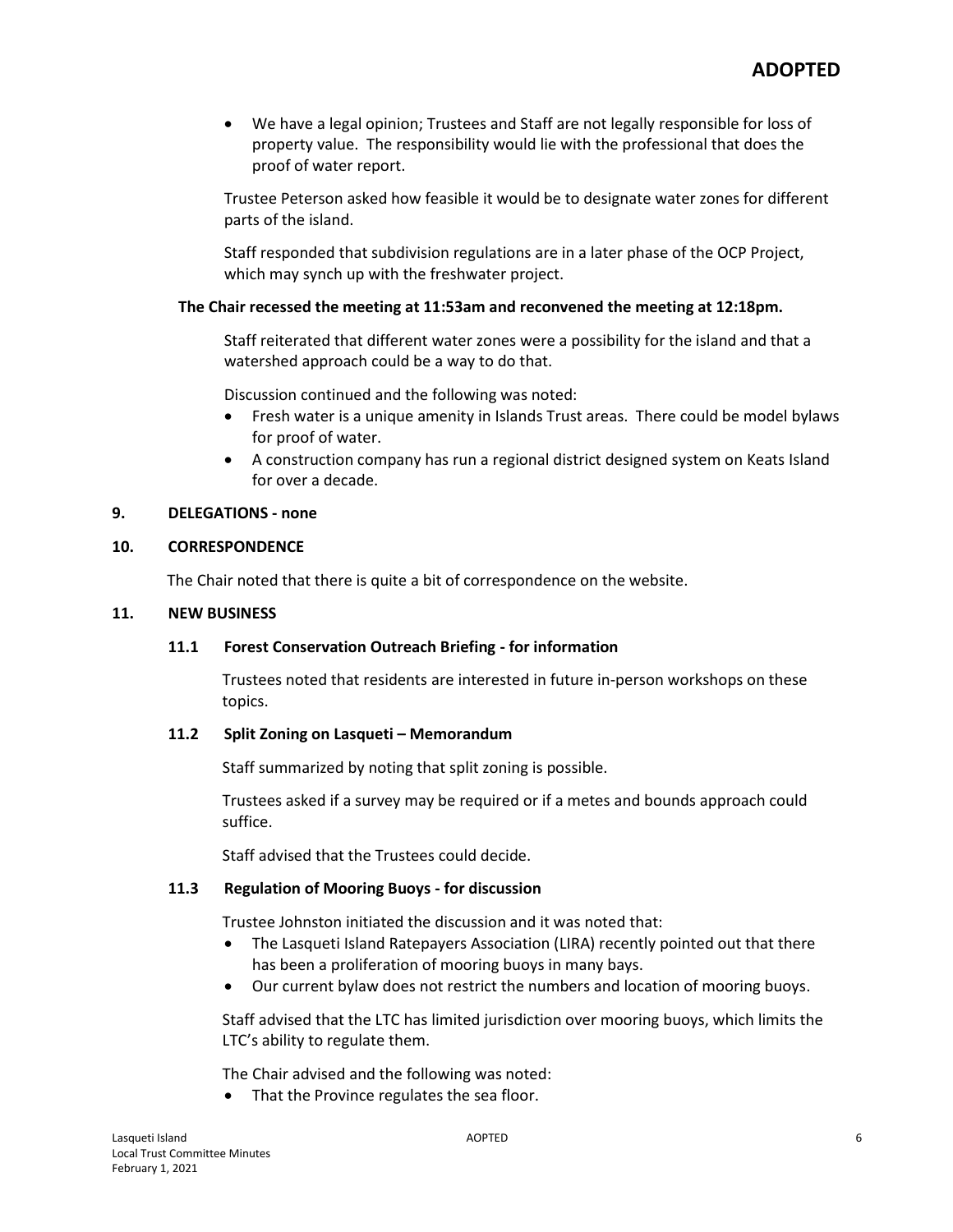- The Federal government is responsible for the water column.
- There is no way to enforce any potential LTC regulations since the IT does not own a boat.
- The Federal government occasionally scoops up mooring buoys when they become a hazard to navigation.

## **11.4 Draft Minutes Posted on Website - for discussion**

Trustee Johnston initiated the discussion and the following was noted:

- That it would be risky to post draft minutes because people may read them as approved.
- Our next meeting is almost 3 months away.
- The agenda package could be annotated according to where the information may reside in the recording.

The Chair noted that other islands have posted draft minutes if it is agreed to by the Trustees via Resolution Without Meeting (RWM).

Staff advised not to post draft minutes, although it could be done using RWM.

The Chair advised the following:

- That this would create more work for staff.
- Already there are complaints from LTCs about not enough work getting done.
- The LTC needs to take responsibility for making clear motions.

Staff advised that the least amount of work is what they do now; the next least would be to extract motions so that Trustees could distribute them to their constituents.

## **LA-2021-004**

## **It was MOVED and SECONDED**

that the Local Trust Committee request staff to facilitate approval of the minutes by Resolution Without Meeting for the next meeting.

## **CARRIED**

# **11.5 Letter of Support for Ocean Legacy Foundation for Coastal Cleanup of the Central Salish Sea Area - for discussion**

Trustee Johnston sent an email to the Chair this morning regarding this item.

Trustee Peterson noted that he did not receive it.

The Chair advised that this could be done by RWM.

#### **12. REPORTS**

## **12.1 Trust Conservancy Report dated October 6, 2020 – Received for information**

#### **12.2 Trust Conservancy Report dated November 24, 2020 – Received for information**

The Chair announced that Kate Emmings has become the permanent Manager of the Islands Trust Conservancy and that West Ballenas Island has been made a Provincial Marine Park.

Trustee Peterson announced that Jenkins Island is now for sale for \$2.8 million.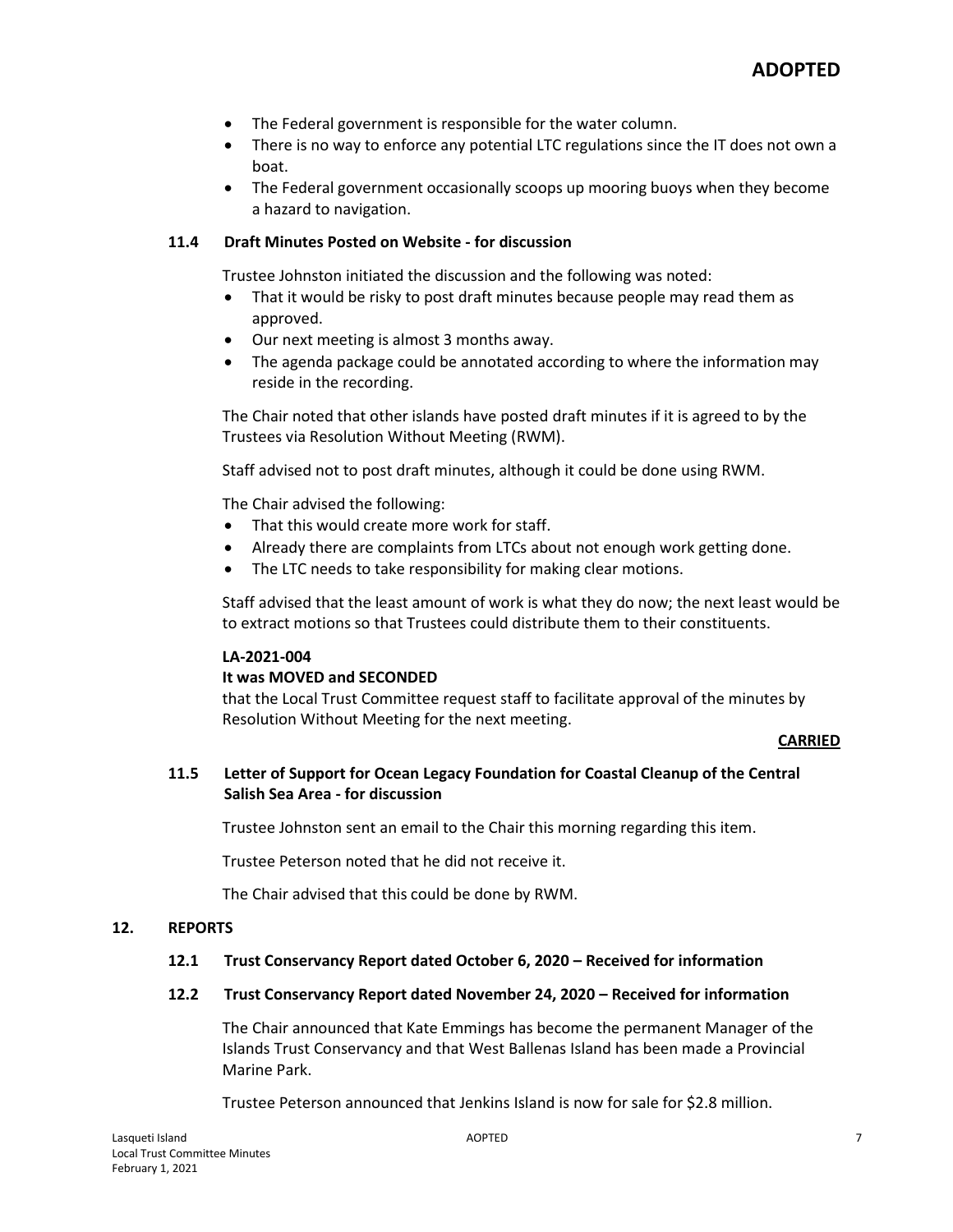- **12.3 Applications Report dated January 21, 2021 – Received for information**
- **12.4 Trustee and Local Expense Report dated October, 2020 – Received for information**
- **12.5 Adopted Policies and Standing Resolutions – Received for information**

Staff noted that Islands Trust would be sending one letter to each First Nation on behalf of all of the LTCs, rather than a separate letter from each LTC as was done last year. Staff will send a copy of the letter to the LTC in advance of sending them out.

The history of the "Establishment of a Lasqueti Island Transportation Advisory Committee" Standing Resolution was discussed.

#### **12.6 Local Trust Committee Webpage**

#### **LA-2021-005**

#### **It was MOVED and SECONDED**

that the Local Trust Committee request staff to post the Forest Conservation Outreach Briefing Report on the website.

#### **CARRIED**

#### **13. WORK PROGRAM**

- **13.1 Top Priorities Report dated January 21, 2021 – Received for information**
- **13.2 Projects List Report dated January 21, 2021 – Received for information**

#### **14. CLOSED MEETING - none**

#### **15. UPCOMING MEETINGS**

**15.1 Next Regular Meeting Scheduled for Monday, April 26, 2021 at 9:30 am via Zoom Electronic Meeting.**

Discussion concluded that the next LTC meeting is scheduled for April 26, 2021 not April 6, 2021.

The Chair advised that the agenda be amended to better reflect what other islands use.

#### **LA-2021-006**

#### **It was MOVED and SECONDED**

that the Local Trust Committee request staff to amend future meeting agendas so that the Town Hall section appears after the Trustee, Chair, and Regional Director Reports as well as Minutes and Business Arising From Minutes.

#### **CARRIED**

Discussion ensued.

#### **LA-2021-007**

# **It was MOVED and SECONDED**

that the Local Trust Committee amend Resolution LA-2021-006 to remove "as well as Minutes and Business Arising From Minutes".

#### **CARRIED**